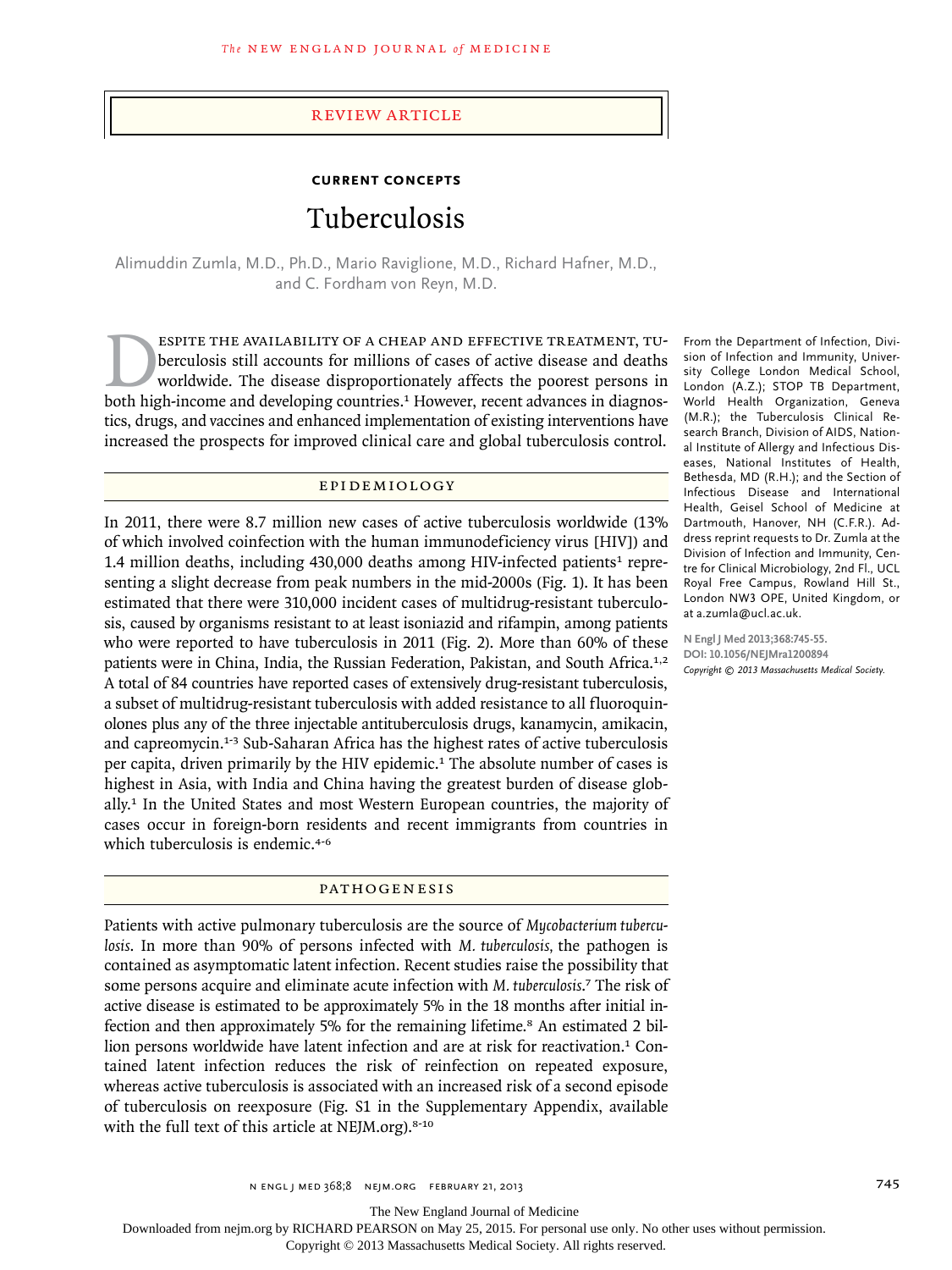

vals on the basis of available data. Panel B shows the estimated global incidence of tuberculosis in 2011.

Drug-resistant strains of *M. tuberculosis* arise from spontaneous chromosomal mutations at a predictable low frequency. Selection pressure that is caused by misuse of antituberculosis drugs, such as monotherapy or the addition of single drugs to failing regimens, results in the emergence of resistant mutants (acquired resistance). Transmission of such resistant strains to another

person may result in infection and eventually disease (primary resistance). Outbreaks of highly fatal drug-resistant infection have been documented in several settings, especially those in which the prevalence of HIV infection is high.<sup>11-13</sup> Recent reports describing totally drug-resistant tuberculosis require confirmation.14,15 The failure to detect drug resistance results in the pre-

746 n engl j med 368;8 nejm.org february 21, 2013

The New England Journal of Medicine

Downloaded from nejm.org by RICHARD PEARSON on May 25, 2015. For personal use only. No other uses without permission.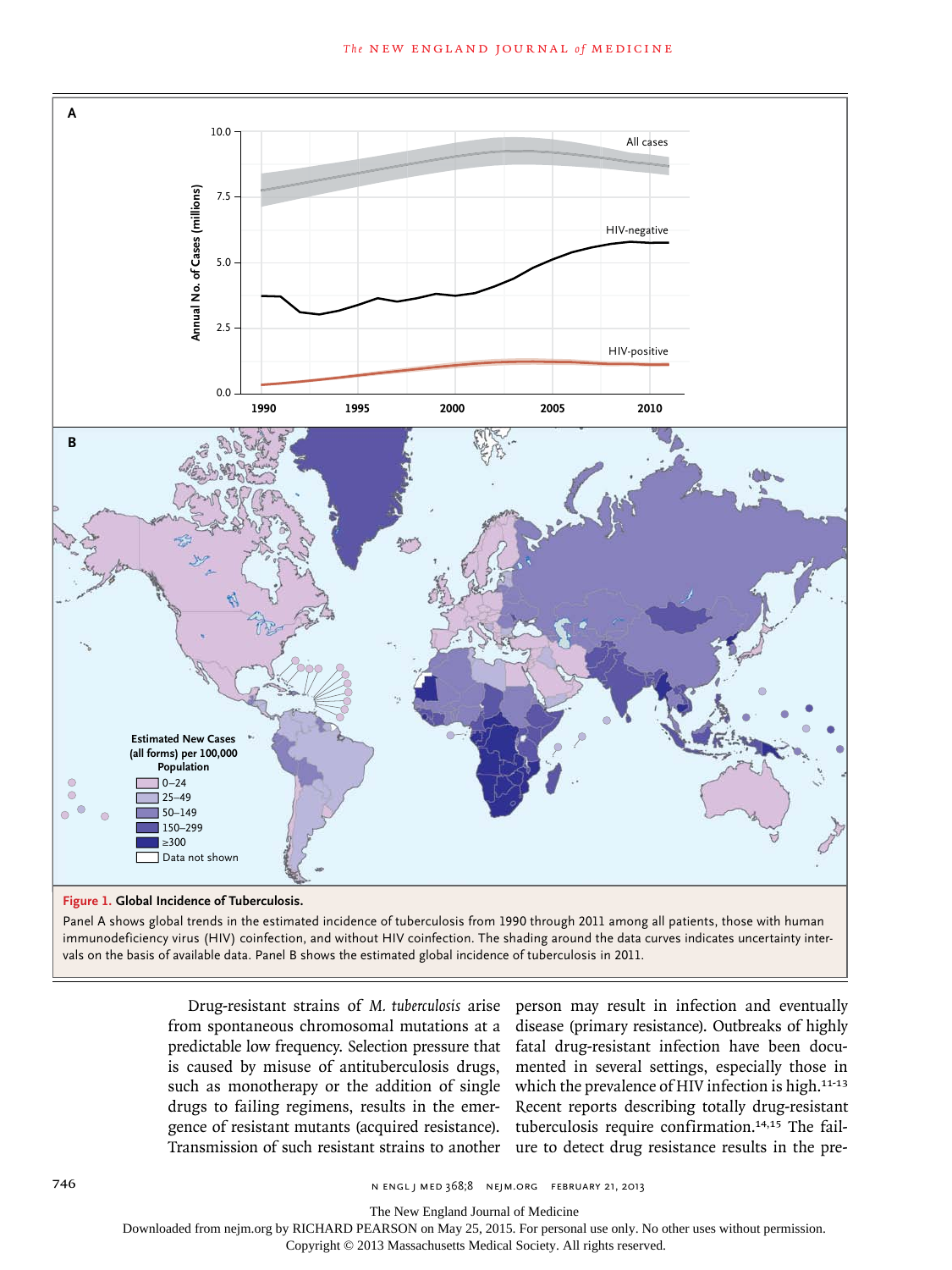

scription of inappropriate regimens, treatment millimeter, the presentation of tuberculosis may failure, increased mortality, and further transmission of drug-resistant tuberculosis.<sup>16</sup>

# Clinic a l Fe at ur es

The classic clinical features of pulmonary tuberculosis include chronic cough, sputum production, appetite loss, weight loss, fever, night sweats, and hemoptysis.17 Extrapulmonary tuberculosis occurs in 10 to 42% of patients, depending on race or ethnic background, age, presence or absence of underlying disease, genotype of the *M. tuberculosis* strain, and immune status.18 Extrapulmonary tuberculosis can affect any organ in the body, has varied and protean clinical manifestations, and therefore requires a high index of clinical suspicion.

HIV coinfection poses special challenges to clinical management in patients with active tuberculosis. The risk of active tuberculosis increases soon after infection with HIV,<sup>19</sup> and the manifestations of pulmonary tuberculosis at this stage are similar to those in HIV-negative persons. At CD4 counts of less than 200 per cubic be atypical, with subtle infiltrates, pleural effusions, hilar lymphadenopathy, and other forms of extrapulmonary tuberculosis in as many as 50% of patients. At CD4 counts of less than 75 per cubic millimeter, pulmonary findings may be absent, and disseminated tuberculosis, manifested as a nonspecific, chronic febrile illness with widespread organ involvement and mycobacteremia, is more frequent, with high early mortality; polyclonal disease has also been described.20 Such cases may be mistakenly diagnosed as other infectious diseases and are often identified only on autopsy.<sup>21</sup>

Asymptomatic, subclinical tuberculosis, with negative findings on a sputum smear and chest radiography and positive culture results, is a common feature of HIV-associated tuberculosis and may account for 10% of cases in regions in which tuberculosis is endemic.<sup>17,22,23</sup> Up to 25% of patients presenting for HIV care in such regions have undiagnosed active tuberculosis.<sup>1</sup> Therefore, screening for tuberculosis is recommended for all patients with HIV infection to identify patients with active disease and before

n engl j med 368;8 nejm.org february 21, 2013 747

The New England Journal of Medicine

Downloaded from nejm.org by RICHARD PEARSON on May 25, 2015. For personal use only. No other uses without permission.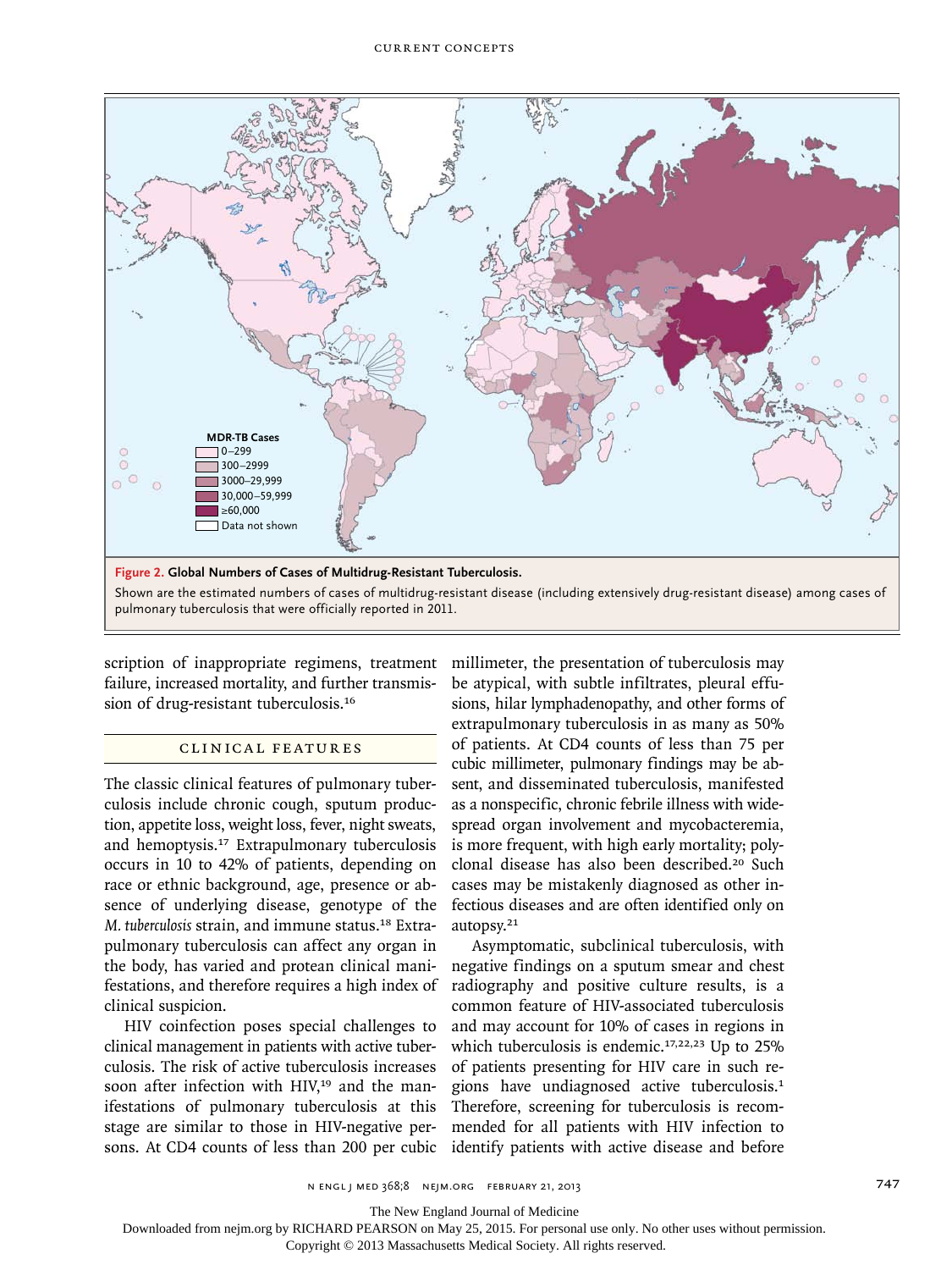instituting isoniazid preventive therapy in the remainder. The presence of any one of four symptoms (cough, fever, night sweats, or weight loss) has been shown to have sensitivity in the range of 80% for identifying patients in whom further diagnostic evaluation is warranted, even in resource-constrained regions.<sup>24</sup> Proactive screening for tuberculosis is recommended in areas where the disease is highly endemic, since subclinical tuberculosis in patients with HIV infection or noncommunicable diseases (e.g., diabetes mellitus and tobacco-related chronic lung disease) may otherwise be missed.<sup>24,25</sup>

#### Di agnosis

#### **Latent Infection**

Screening and treatment for latent *M. tuberculosis* infection are indicated for groups in which the prevalence of latent infection is high (e.g., foreignborn persons from regions in which tuberculosis is endemic), those in whom the risk of reactivated disease is high (e.g., patients with HIV infection or diabetes and patients receiving immunosuppressive therapy), and those with both factors (e.g., recent contacts of patients with tuberculosis).<sup>26,27</sup> Latent infection can be diagnosed with either a tuberculin skin test (Fig. S2 in the Supplementary Appendix) or an interferon-gamma release assay. Specific guidelines from the Centers for Disease Control and Prevention in the United States,28 the National Institute for Health and Clinical Excellence in the United Kingdom,<sup>29</sup> and the European Centre for Disease Prevention and Control<sup>30</sup> recommend the use of the interferon-gamma release assay and tuberculin skin test for screening for latent *M. tuberculosis* infection in various age and risk groups. The tuberculin skin test is less expensive and is therefore preferred in low-income regions. It is as sensitive as the interferon-gamma release assay but less specific.<sup>31</sup>

### **Active Tuberculosis**

Sputum microscopy and culture in liquid medium with subsequent drug-susceptibility testing are currently recommended as standard methods for diagnosing active tuberculosis. The use of solid culture medium is more cost-effective in resourcepoor countries. Interferon-gamma release assays and tuberculin skin tests have no role in the diagnosis of active disease.28-33 Nucleic acid amplification tests, imaging, and histopathological examination of biopsy samples supplement these

evaluations. In resource-constrained settings with a high prevalence of tuberculosis and HIV infection, an estimated 30% of all patients with tuberculosis and more than 90% of those with multidrug-resistant and extensively drug-resistant tuberculosis do not receive a diagnosis.<sup>1-3</sup>

A new molecular diagnostic test called Xpert MTB/RIF assay detects *M. tuberculosis* complex within 2 hours, with an assay sensitivity that is much higher than that of smear microscopy.34 In HIVinfected patients, the test has a rate of case detection that is increased by 45%, as compared with smear microscopy.<sup>35</sup> This molecular assay has the potential to improve the performance of national tuberculosis programs and is currently being implemented in district-level laboratories in 67 countries with a high prevalence of tuberculosis.1 It is available in Europe and is being examined for approval in the United States.

## **Drug-Resistant Tuberculosis**

The current standard for first-line drug-susceptibility testing is an automated liquid culture system, which requires 4 to 13 days for results. Commercial molecular line-probe assays can yield results in 24 hours, once they have been validated against automated liquid culture.<sup>36-38</sup> Within 2 hours, the Xpert MTB/RIF assay concurrently gives results on rifampin resistance, a proxy of multidrug-resistant tuberculosis in settings in which there is a high prevalence of drug resistance, since rifampin resistance in the absence of isoniazid resistance is uncommon. Assay modifications have been introduced to reduce false positive results with respect to rifampin resistance.39 The World Health Organization (WHO) recommends that standard drug-susceptibility testing be performed at the same time that the Xpert MTB/RIF assay is performed to confirm rifampin resistance and the susceptibility of the *M. tuberculosis* isolate to other drugs.<sup>40</sup> Other screening tests for drug resistance include the microscopic-observation drug-susceptibility (MODS) assay, the nitrate reductase assay, and colorimetric reductase methods. The MODS assay simultaneously detects *M. tuberculosis* bacilli, on the basis of cording formation, and isoniazid and rifampin resistance.41 Since most of these methods are not currently available in countries in which tuberculosis is highly endemic, it is estimated that only 10% of cases of multidrug-resistant tuberculosis are currently diagnosed worldwide and only half of them receive appropriate treatment.<sup>1-3</sup>

The New England Journal of Medicine

Downloaded from nejm.org by RICHARD PEARSON on May 25, 2015. For personal use only. No other uses without permission.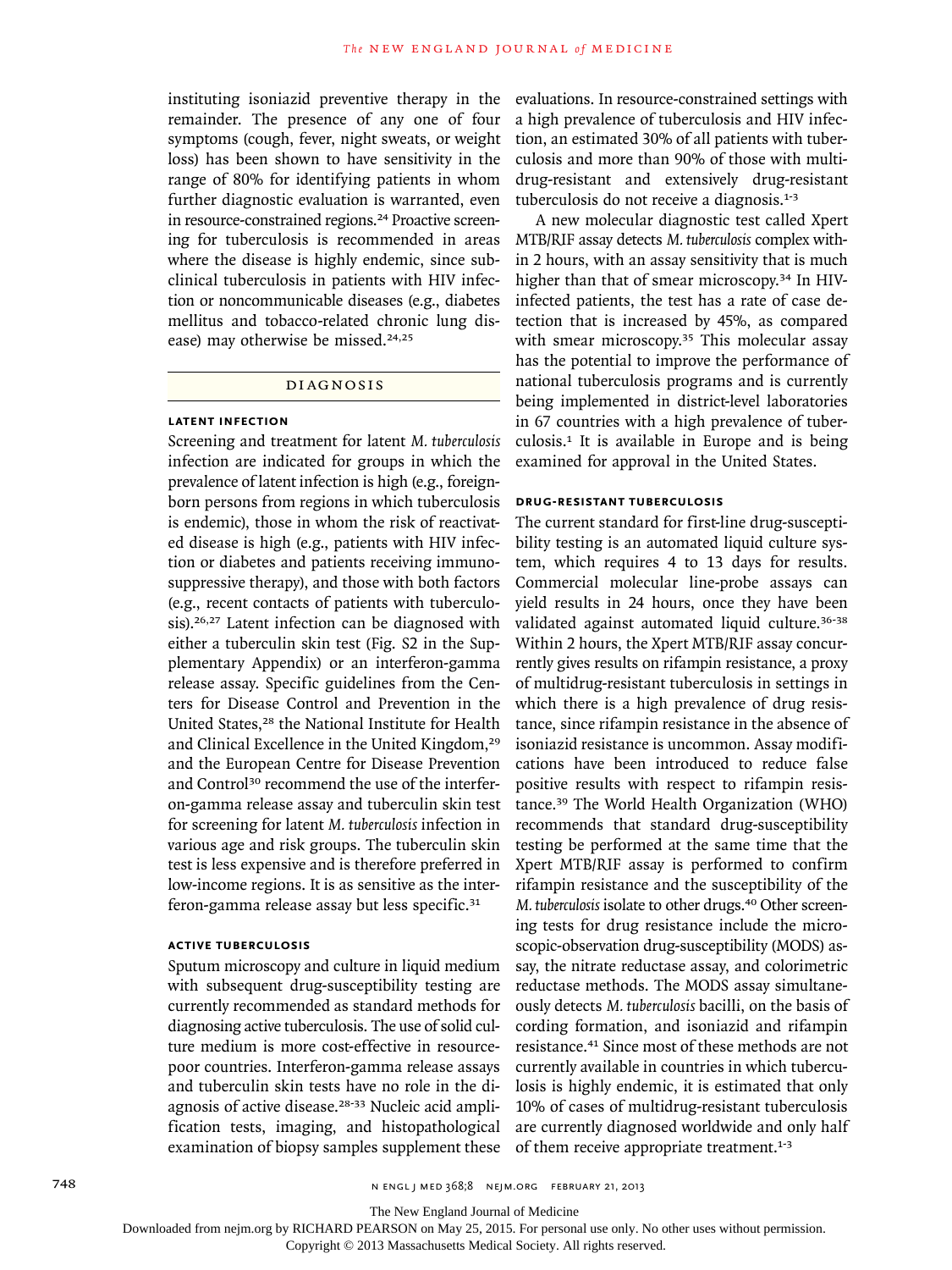| Table 1. Current Recommendations for Tuberculosis Treatment. |                                                                                                                                                                                                                                                   |                                                                                                                                                                                                                                                                  |
|--------------------------------------------------------------|---------------------------------------------------------------------------------------------------------------------------------------------------------------------------------------------------------------------------------------------------|------------------------------------------------------------------------------------------------------------------------------------------------------------------------------------------------------------------------------------------------------------------|
| Type of Infection                                            | <b>Recommended Regimen</b>                                                                                                                                                                                                                        | <b>Comments</b>                                                                                                                                                                                                                                                  |
| Active disease                                               |                                                                                                                                                                                                                                                   |                                                                                                                                                                                                                                                                  |
| Newly diagnosed cases that are not<br>multidrug-resistant    | Isoniazid, rifampin, ethambutol, and pyra-<br>zinamide for 2 mo (intensive phase),<br>followed by isoniazid and rifampin for<br>4 mo (continuation phase)                                                                                         | Pyridoxine supplementation recommended to<br>prevent isoniazid-induced neuropathy                                                                                                                                                                                |
| Multidrug-resistant disease                                  | Four second-line antituberculosis drugs<br>(as well as pyrazinamide), including<br>a fluoroquinolone, a parenteral agent,<br>ethionamide or prothionamide, and<br>either cycloserine or para-aminosalicylic<br>acid if cycloserine cannot be used | Initial treatment based on local disease patterns<br>and pending drug-susceptibility results;<br>later-generation fluoroquinolones (e.g.,<br>moxifloxacin or levofloxacin) preferred                                                                             |
| Latent infection                                             | Isoniazid at a dose of 300 mg daily for at least<br>6 mo and preferably for 9 mo                                                                                                                                                                  | Recommended for 9 mo or more in HIV-<br>infected persons; daily administration<br>for 6 mo also an option but with lower<br>efficacy; extension to 36 mo further re-<br>duces risk among HIV-positive patients<br>in regions in which tuberculosis is<br>endemic |
|                                                              | Isoniazid at a dose of 900 mg plus rifapentine<br>at a dose of 900 mg weekly for 3 mo (directly<br>observed therapy)                                                                                                                              | Studied with directly observed therapy in pre-<br>dominantly HIV-uninfected persons; higher<br>completion rates and equal efficacy, as<br>compared with isoniazid for 9 mo                                                                                       |
|                                                              | Rifampin at a dose of 600 mg daily for 4 mo                                                                                                                                                                                                       | Shown to be effective in persons with silicosis                                                                                                                                                                                                                  |
|                                                              | Isoniazid at a dose of 300 mg plus rifampin at<br>a dose of 600 mg daily for 3 mo                                                                                                                                                                 | Effective alternative for HIV-infected persons                                                                                                                                                                                                                   |
|                                                              | Isoniazid at a dose of 900 mg plus rifampin at<br>a dose of 600 mg twice weekly for 3 mo                                                                                                                                                          | Another effective alternative for HIV-infected<br>persons                                                                                                                                                                                                        |

#### **TREATMENT**

#### **Latent Infection**

Persons with latent *M. tuberculosis* infection who are at increased risk for active tuberculosis require preventive treatment.<sup>28,42</sup> The preferred regimen is isoniazid alone for 9 months or for a longer duration in HIV-infected persons in areas with a high prevalence of tuberculosis.43,44 Recently, directly observed weekly administration of isoniazid and rifapentine for 12 weeks has been shown to be as effective as isoniazid alone in adults without HIV infection in countries with a low burden of tuberculosis. This regimen was associated with fewer serious adverse events than 9 months of isoniazid alone, although treatment discontinuation because of an adverse event was more common (Table 1).<sup>45</sup> The trial is continuing to assess safety and effectiveness in children and HIV-infected persons.

Current WHO guidelines<sup>44</sup> recommend that all HIV-infected persons with positive or unknown results on the tuberculin skin test and without active tuberculosis who are living in resource-

constrained, high-burden countries receive preventive therapy with isoniazid for at least 6 months. Three regimens are effective for the prevention of active tuberculosis in HIV-infected persons: daily isoniazid for 6 to 9 months, daily rifampin and isoniazid for 3 months, and rifampin and isoniazid twice weekly for 3 months.<sup>43,44</sup> Rifampincontaining regimens have higher rates of drug toxicity than those that do not include rifampin.44-46 The difficulty of diagnosing active tuberculosis in patients with HIV coinfection accounts in part for the slow adoption of isoniazid preventive therapy in clinical practice. Only patients with a positive tuberculin skin test who are receiving preventive therapy with isoniazid have decreased rates of active tuberculosis and death,<sup>46</sup> and protection against tuberculosis wanes within a few months after cessation of isoniazid therapy. A trial in Botswana recently showed that 36 months of preventive therapy with isoniazid, as compared with 6 months of therapy, reduced the subsequent rate of tuberculosis by 43%.<sup>47</sup> However, compliance with such a long-term regimen may be poor.<sup>44</sup> A daily regimen of rifapentine

The New England Journal of Medicine

Downloaded from nejm.org by RICHARD PEARSON on May 25, 2015. For personal use only. No other uses without permission.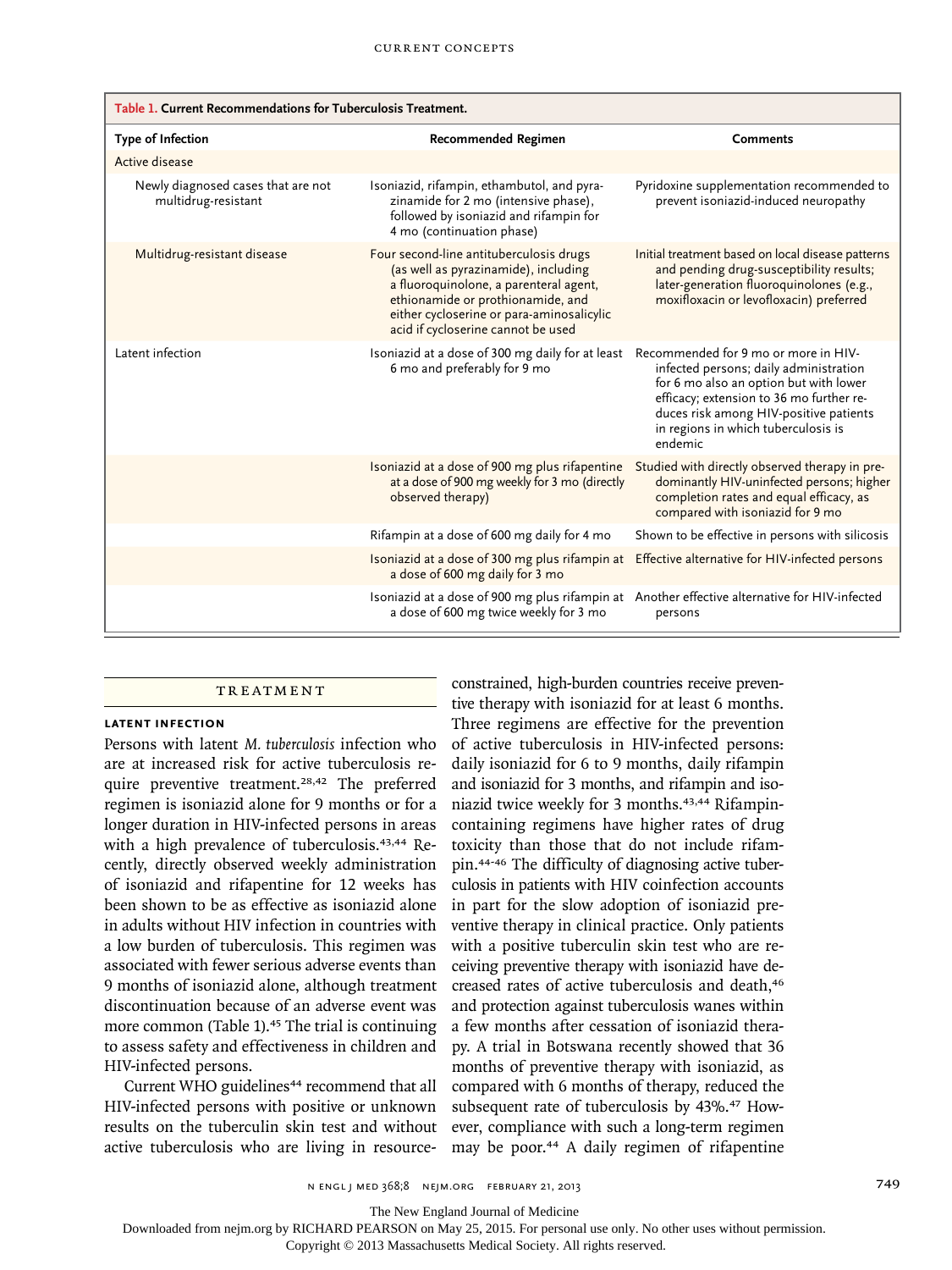| Table 2. Status of Selected Trials of Tuberculosis | Treatments.*                                                                                                                                                                                                    |                                                                                                                                                                                                                                                                                                                                  |
|----------------------------------------------------|-----------------------------------------------------------------------------------------------------------------------------------------------------------------------------------------------------------------|----------------------------------------------------------------------------------------------------------------------------------------------------------------------------------------------------------------------------------------------------------------------------------------------------------------------------------|
| Trial or Investigational Drug                      | Description                                                                                                                                                                                                     | Comments                                                                                                                                                                                                                                                                                                                         |
| Treatment of drug-sensitive active disease         |                                                                                                                                                                                                                 |                                                                                                                                                                                                                                                                                                                                  |
| REMox                                              | Standard 6-mo regimen vs. two 4-mo regimens including moxifloxacin                                                                                                                                              | Results in 2014 have potential to shorten standard therapy to 4 mo                                                                                                                                                                                                                                                               |
| OFLOTUB III                                        | Standard 6-mo regimen vs. 4-mo regimen including gatifloxacin                                                                                                                                                   | Results by mid-2013 have potential to shorten standard therapy to 4 mo                                                                                                                                                                                                                                                           |
| RIFAQUIN                                           | ethambutol for 2 mo, followed by moxifloxacin plus rifapentine<br>twice weekly for 2 mo or moxifloxacin plus rifapentine weekly<br>for 4 mo<br>Two experimental groups in which moxifloxacin is substituted for | Results expected by mid-2013                                                                                                                                                                                                                                                                                                     |
| Multiple trials                                    | Increased doses of rifampin and rifapentine                                                                                                                                                                     | Higher doses of rifamycins may permit shorter regimens with stan-<br>dard drugs                                                                                                                                                                                                                                                  |
| Treatment of drug-resistant active disease         |                                                                                                                                                                                                                 |                                                                                                                                                                                                                                                                                                                                  |
| Bedaquiline (TMC207)                               | Background therapy for multidrug-resistant disease plus bedaquiline                                                                                                                                             | conversion at 8 wk; also to be studied in new regimens for drug-<br>Mycobacterial ATP synthase inhibitor shown to improve sputum<br>sensitive tuberculosis                                                                                                                                                                       |
| Delamanid (OPC-67683)                              | Background therapy for multidrug-resistant disease plus delamanid                                                                                                                                               | tion of mycolic acid synthesis; active against nonreplicating bacilli<br>A nitroimidazole with activity against replicating bacilli through inhibi-<br>through generation of reactive nitrogen intermediates; shown to<br>improve sputum-culture conversion at 8 wk                                                              |
| PA-824                                             | PA-824 combined with moxifloxacin and pyrazinamide is being studied<br>in a phase 2b trial (8 wk) for treatment of drug-sensitive and<br>drug-resistant disease                                                 | bactericidal activity at 14 days, suggesting promise for treatment<br>A nitroimidazole with the same mechanism of action as delamanid;<br>when combined with moxifloxacin and pyrazinamide, has high<br>of sensitive and resistant disease                                                                                       |
| Linezolid                                          | Background therapy plus linezolid added immediately or 2 mo later<br>in patients with extensively drug-resistant disease                                                                                        | conversion on solid medium by 6 mo; high rate of peripheral neu-<br>A marketed oxazolidinone that improved sputum-culture conversion<br>at 4 mo in a group receiving immediate versus delayed linezolid;<br>for both linezolid regimens, 89% of patients had sputum-culture<br>ropathy, including some cases of optic neuropathy |
| Sutezolid                                          | Dose-ranging phase 2a trial completed                                                                                                                                                                           | Analogue of linezolid that may have improved activity                                                                                                                                                                                                                                                                            |
| AZD 5847                                           | Phase 2a trial under way                                                                                                                                                                                        | More highly modified oxazolidinone                                                                                                                                                                                                                                                                                               |
| SQ109                                              | Phase 2a trial completed; phase 2b combination trials to begin early<br>in 2013                                                                                                                                 | An ethylenediamine-based compound that is structurally related to<br>ethambutol but has an entirely different mechanism of action                                                                                                                                                                                                |

The New England Journal of Medicine

Downloaded from nejm.org by RICHARD PEARSON on May 25, 2015. For personal use only. No other uses without permission.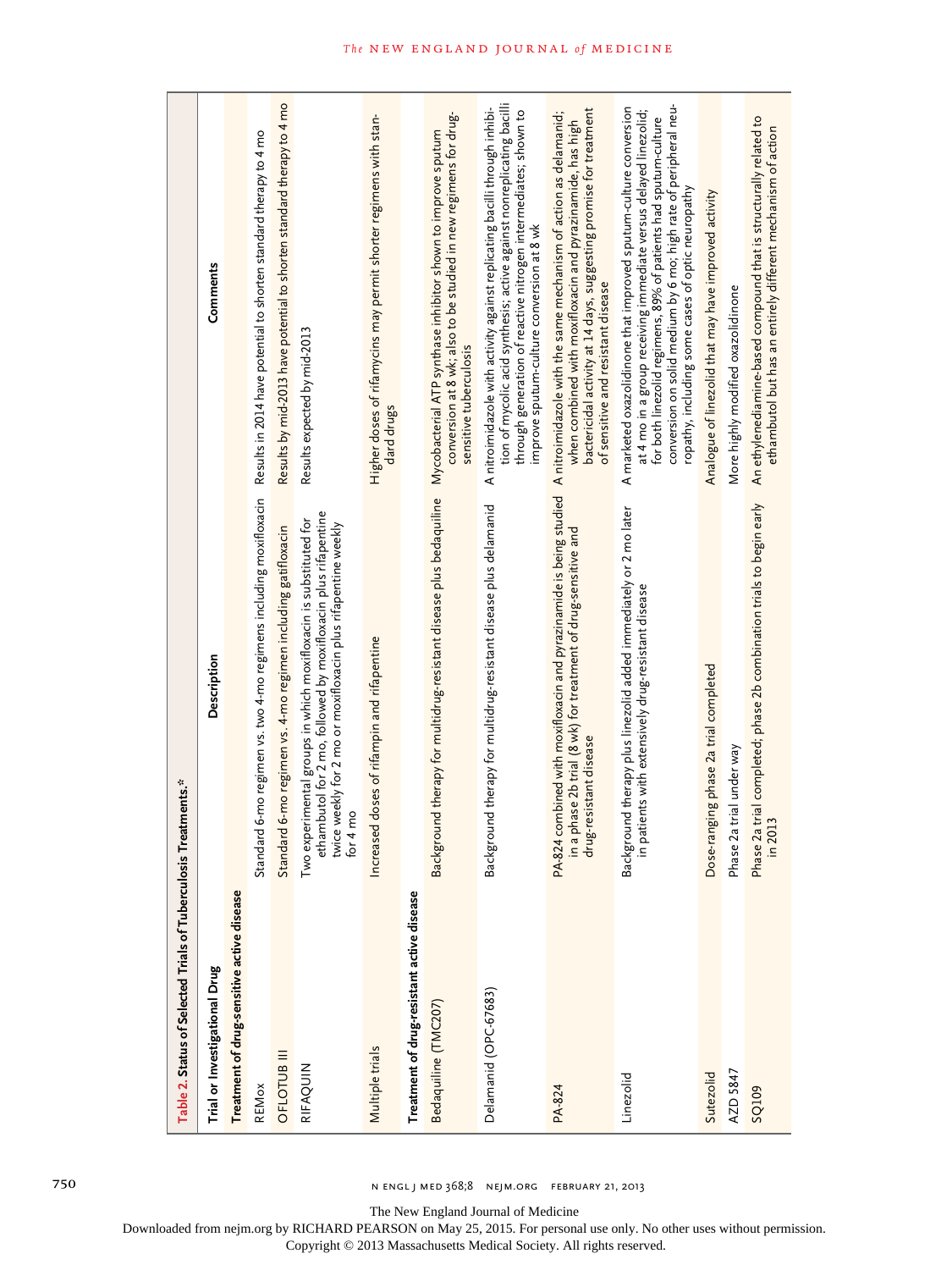| Empirical treatment of active disease                             |                                                                                                                                                                                                                                                                                                                                                                                                                                                                          |                                                                                                                                                                                                                                                                                                                                                                                       |
|-------------------------------------------------------------------|--------------------------------------------------------------------------------------------------------------------------------------------------------------------------------------------------------------------------------------------------------------------------------------------------------------------------------------------------------------------------------------------------------------------------------------------------------------------------|---------------------------------------------------------------------------------------------------------------------------------------------------------------------------------------------------------------------------------------------------------------------------------------------------------------------------------------------------------------------------------------|
| PROMPT                                                            | therapy in patients with CD4+ cell count of <50/mm <sup>3</sup> and body-<br>Empirical therapy provided within 2 wk after start of antiretroviral<br>$mass$ index of $<$ 18.5                                                                                                                                                                                                                                                                                            | Designed to reduce mortality from undiagnosed tuberculosis in HIV-<br>infected patients                                                                                                                                                                                                                                                                                               |
| REMEMBER                                                          | Empirical therapy provided within 7 days after start of antiretroviral<br>therapy in patients with CD4+ cell count of $<$ 50/mm <sup>3</sup>                                                                                                                                                                                                                                                                                                                             | Designed to reduce mortality from undiagnosed tuberculosis in HIV-<br>infected patients                                                                                                                                                                                                                                                                                               |
| Prevention of active disease in patients<br>with latent infection |                                                                                                                                                                                                                                                                                                                                                                                                                                                                          |                                                                                                                                                                                                                                                                                                                                                                                       |
| ACTG 5279                                                         | Daily rifapentine plus isoniazid for 4 wk vs. daily isoniazid for 9 mo                                                                                                                                                                                                                                                                                                                                                                                                   | Designed to determine whether shorter treatment is effective in HIV-<br>positive patients                                                                                                                                                                                                                                                                                             |
|                                                                   | Regimen versus Standard Regimen for the treatment of Adult Patients with Pulmonary Tuberculosis, PROMPT Prevention of Early Mortality by Presumptive Tuberculosis Treatment,<br>REMEMBER Reducing Early Mortality and Morbidity by Empiric Tuberculosis Treatment, REMox Rapid Evaluation of Moxifloxacin in Tuberculosis, and RIFAQUIN International<br>Multicenter Trial to Evaluate High-Dose Rifapentine and a Quinolone in the Treatment of Pulmonary Tuberculosis. | A full listing of all trial references or clinical trial numbers is provided in the Supplementary Appendix at NEJM org. ACTG 5279 denotes Ultra-Short-Course Rifapentine/Isoniazid for the<br>Prevention of Active Tuberculosis in HIV-Infected Individuals with Latent Tuberculosis Infection, OFLOTUB Randomized, Open-Label, Controlled Trial of a 4-Month Gatifloxacin-Containing |

and isoniazid for 1 month is also being studied (Table 2). Studies have been suggested to investigate targeted use of preventive therapy with isoniazid on a continuous or recurring basis in persons with HIV infection who have a positive tuberculin skin test.<sup>48</sup>

# **Drug-Sensitive Active Tuberculosis**

Effective tuberculosis treatment requires accurate and early diagnosis, screening for drug resistance and HIV, the administration of effective regimens under supervision, and the provision of support to patients for compliance throughout the course of treatment. The current standard four-drug treatment regimen of first-line drugs (isoniazid, rifampin, pyrazinamide, and ethambutol) achieves cure rates of more than 95% in trial conditions and more than 90% in treatment under the oversight of tuberculosis-control programs.<sup>1,49</sup> Treatment requires a minimum of 6 months in two phases: 2 months of all four drugs in the intensive phase and 4 months of isoniazid and rifampin in the continuation stage (Table 1). Risk factors for relapse include cavitation, extensive disease, immunosuppression, and a sputum culture that remains positive at 8 weeks. If any of these risk factors is present, therapy may be extended for up to 9 months. Challenges with current therapy include inconsistent drug quality, the need to ensure that drug administration is directly observed and that other support is provided to patients, treatment interruptions and changes in regimen because of side effects, toxic effects, pharmacokinetic interactions (particularly with antiretroviral therapy in patients with HIV coinfection),<sup>50</sup> and compliance issues owing to the lengthy treatment period. Several trials in progress are adding or substituting fluoroquinolones or testing higher doses of rifamycins in an attempt to shorten standard therapy to 4 months (Table 2).

# **Tuberculosis and HIV Coinfection**

Tuberculosis leads to an increase in HIV replication and accelerates progression of HIV infection, with attendant high mortality. Early initiation of antiretroviral therapy results in a reduction in mortality; among patients with tuberculosis who do not receive antiretroviral therapy, those with very low numbers of CD4+ cells have a high short-term risk of death.<sup>50-52</sup> WHO recommends that antiretroviral therapy be started within the

n engl j med 368;8 nejm.org february 21, 2013 751

The New England Journal of Medicine

Downloaded from nejm.org by RICHARD PEARSON on May 25, 2015. For personal use only. No other uses without permission.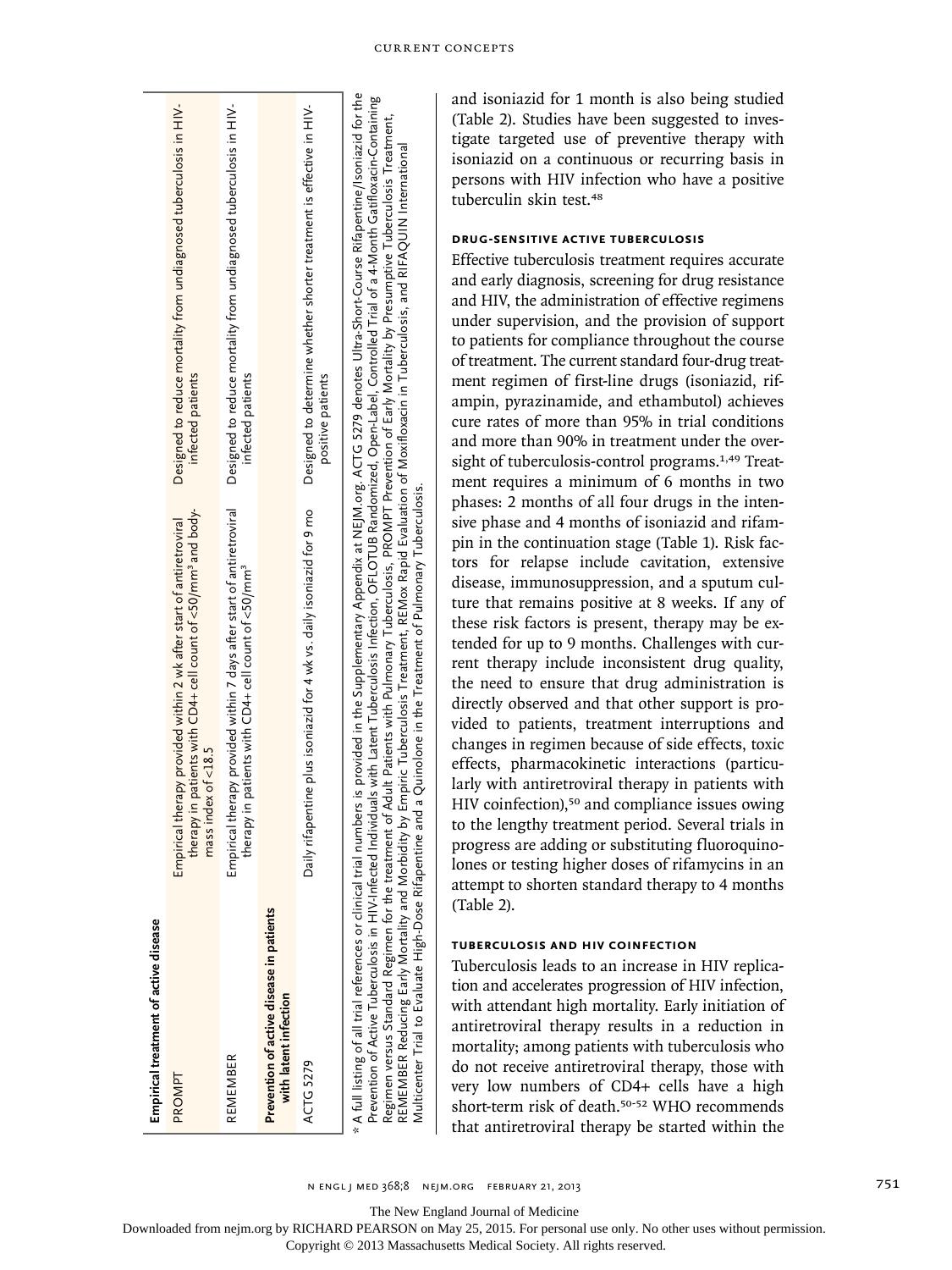first 8 weeks after the initiation of tuberculosis treatment and that patients with a CD4+ cell count of less than 50 per cubic millimeter receive antiretroviral therapy within the first 2 weeks.<sup>42</sup> One exception is patients with tuberculous meningitis, in whom the early initiation of antiretroviral therapy does not improve outcomes and results in an increased risk of adverse events.<sup>42</sup>

The immune reconstitution inflammatory syndrome (IRIS) occurs in at least 10% of HIVinfected patients who start antiretroviral therapy during tuberculosis treatment. These cases of IRIS include both new cases of active tuberculosis detected after the initiation of antiretroviral therapy (called unmasking IRIS) and clinical worsening during tuberculosis treatment after the initiation of antiretroviral therapy (called paradoxical IRIS).<sup>53</sup> The most common manifestations of IRIS are new-onset or worsening respiratory symptoms and increased lymphadenopathy. IRIS is more common in patients who have a reduced number of CD4+ cells and those in whom antiretroviral therapy was initiated early in the course of tuberculosis treatment, with rates approaching 50% among patients with a CD4+ cell count of less than 50 per cubic millimeter who started to receive antiretroviral therapy within 4 weeks after the start of tuberculosis treatment.53 For antiretroviral therapy in patients with active tuberculosis, regimens with non-nucleoside reverse transcriptase inhibitors are preferred, and efavirenz is the drug of first choice.<sup>54</sup>

The use of rifampin significantly reduces serum concentrations of protease inhibitors.<sup>55</sup> Studies of the substitution of rifabutin for rifampin and increased doses of boosted protease inhibitors to avoid this reduction are under way.<sup>55</sup> Patients with HIV-associated tuberculosis should also receive prophylaxis with trimethoprim– sulfamethoxazole. In two clinical trials — the Prevention of Early Mortality by Presumptive Tuberculosis Treatment (PROMPT) study<sup>56</sup> and the Reducing Early Mortality and Morbidity by Empiric Tuberculosis Treatment (REMEMBER) study<sup>57</sup> — investigators are evaluating the use of early empirical tuberculosis therapy to reduce the high rate of death among patients living in tuberculosis-endemic countries who have a CD4+ cell count of less than 50 per cubic millimeter but who do not have probable or confirmed tuberculosis (Table 2).

# **Multidrug-Resistant Tuberculosis**

The treatment of multidrug-resistant tuberculosis is based on expert opinion and requires the creation of combination drug regimens chosen from five hierarchical groups of first-line and second-line drugs<sup>58,59</sup> (Table S1 in the Supplementary Appendix). Such therapy is associated with a high risk of intolerance and serious toxic effects. Regimens may be chosen on a standardized or empirical basis and then switched to individualized therapy after data regarding drugsusceptibility testing become available. However, reliable drug-susceptibility testing is not widely available in regions in which tuberculosis is endemic, particularly for second-line drugs. WHO treatment guidelines for multidrug-resistant tuberculosis recommend that the intensive phase of therapy be administered for at least 8 months.58,59 A fluoroquinolone and an injectable agent should routinely be included to provide a regimen with at least four second-line drugs that will have certain or nearly certain effectiveness, as well as pyrazinamide.

Such therapy should be administered for at least 20 months in patients who have not received previous treatment for multidrug-resistant tuberculosis and for up to 30 months in those who have received previous treatment. An observational study showed that a shorter regimen, with treatment given for 9 to 12 months (the so-called Bangladesh regimen), had acceptable efficacy with fewer adverse reactions<sup>60</sup> in a population with no previous exposure to secondline drugs. This regimen is being more widely evaluated in the ongoing Standardized Treatment Regimen of Antituberculosis Drugs for Patients with Multidrug-Resistant Tuberculosis (STREAM) trial.61 Since most of the recommended drugs have serious side effects that render treatment particularly difficult, expert consultation is always advised for the treatment of multidrug-resistant tuberculosis (Table S2 in the Supplementary Appendix).

Extensively drug-resistant tuberculosis is extremely difficult to diagnose and treat in countries in which the disease is endemic. The condition has been associated with death rates as high

The New England Journal of Medicine

Downloaded from nejm.org by RICHARD PEARSON on May 25, 2015. For personal use only. No other uses without permission.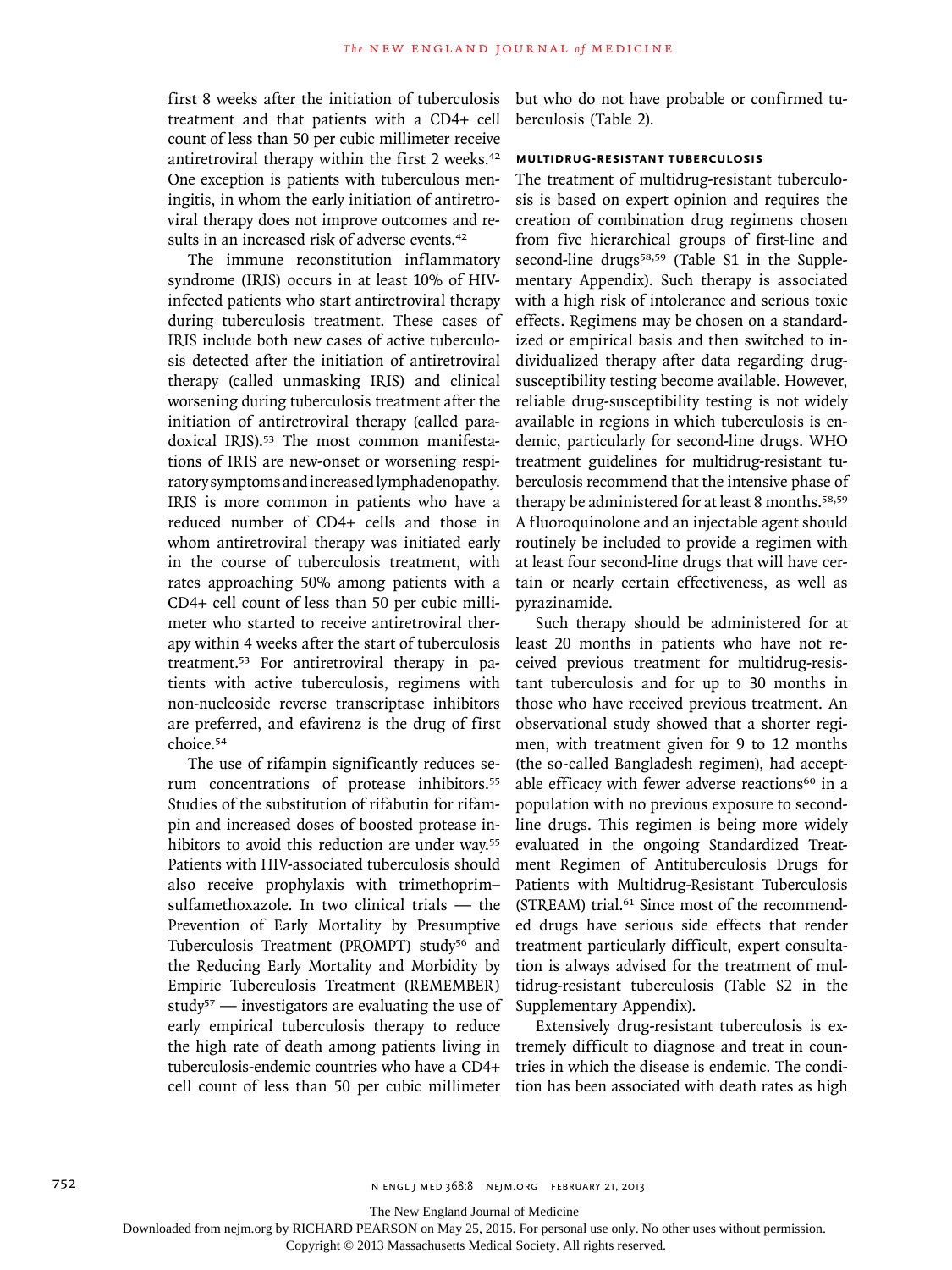as 98% among HIV-infected persons.12,13,62,63 Several new drugs with activity against multidrug-resistant and extensively drug-resistant tuberculosis have shown promise in early trials and are being investigated further (Table S3 in the Supplementary Appendix).

# **New Drugs**

Five classes of new drugs are being investigated in trials. Of these drugs, two classes (nitroimidazoles and oxazolidinones) and two drugs (bedaquiline and SQ-109) have new mechanisms of action for tuberculosis (Table S3 in the Supplementary Appendix). Phase 2 trials of bedaquiline or delamanid added to background therapy for multidrug-resistant tuberculosis have shown a significant increase in the rate of sputum-culture conversion at 8 weeks of treatment (Table 2).<sup>64,65</sup> Phase 3 trials of each drug are being initiated, and each manufacturer has applied for accelerated marketing approvals by regulatory agencies. Accelerated approval was recently granted by the Food and Drug Administration for the use of bedaquiline in multidrug-resistant tuberculosis.

Several studies of combination drugs are being conducted or are being planned, although these trials face barriers that include pharmacokinetic interactions, the reliance on clinical rather than surrogate end points, and the relatively low financial incentive for drug companies to perform such trials. The efficient evaluation of new drug combinations will require close cooperation among the drug companies and nonprofit sponsors of clinical trials. The three-drug combination of moxifloxacin, pyrazinamide, and PA-824 has 14-day bactericidal activity similar to that of standard four-drug therapy.<sup>66</sup> Linezolid has recently been shown to achieve sputum-culture conversion in patients with extensively drugresistant tuberculosis, and further evaluations are under way.<sup>67</sup>

#### **BCG and New Vaccines**

*M. bovis* bacilli Calmette–Guérin (BCG) vaccine continues to be administered in infants at birth in most regions where tuberculosis is endemic. On the basis of a meta-analysis of controlled clinical trials, the vaccine has an estimated overall efficacy of approximately 50% for the prevention of tuberculosis.68 Since the BCG vaccine can cause

fatal disseminated infection in immunosuppressed patients, it should not be administered in HIV-infected newborns. Although the BCG vaccine has never been routinely used in the United States, it is increasingly being considered for use in tuberculin-negative adults who are planning to travel to areas with a high prevalence of multidrug-resistant tuberculosis in order to provide medical care.

Through a major international effort, a range of vaccines, both as primary immunogens to replace BCG and as boosters for BCG, are being studied, with more than 30 vaccines in development. Twelve vaccines have entered clinical trials (Fig. S3 in the Supplementary Appendix).69 A polyantigenic inactivated whole-cell vaccine showed 39% efficacy in a phase 3 trial for the prevention of tuberculosis among HIV-infected adults who had received previous BCG immunization.<sup>70</sup>

## Conclusions

Tuberculosis remains a major cause of death worldwide. The rise and spread of drug resistance and synergistic interaction with the HIV epidemic are posing difficult challenges and threatening global efforts at tuberculosis control. New molecular diagnostics have made earlier and improved diagnosis of active disease possible. Laboratory expertise and resources are required for these tests to become available throughout the developing world. Newer antituberculosis drugs offer the promise of shortened treatment regimens for drug-sensitive disease and more effective treatment for drug-resistant disease and latent infection. New vaccines against tuberculosis in advanced clinical trials offer hope for future tuberculosis control. Although these scientific developments are promising, the global economic crises continue to hinder tuberculosis-control programs. Strong political and financial commitments<sup>71</sup> will be required to achieve global control of tuberculosis and avert millions of unnecessary deaths.

Dr. von Reyn reports receiving consulting fees from Oxford Immunotec. No other potential conflict of interest relevant to this article was reported.

Disclosure forms provided by the authors are available with the full text of this article at NEJM.org.

We thank Sue Tvaroha for her assistance with Figure S1 in the Supplementary Appendix and Adam Zumla for administrative and technical support.

The New England Journal of Medicine

Downloaded from nejm.org by RICHARD PEARSON on May 25, 2015. For personal use only. No other uses without permission.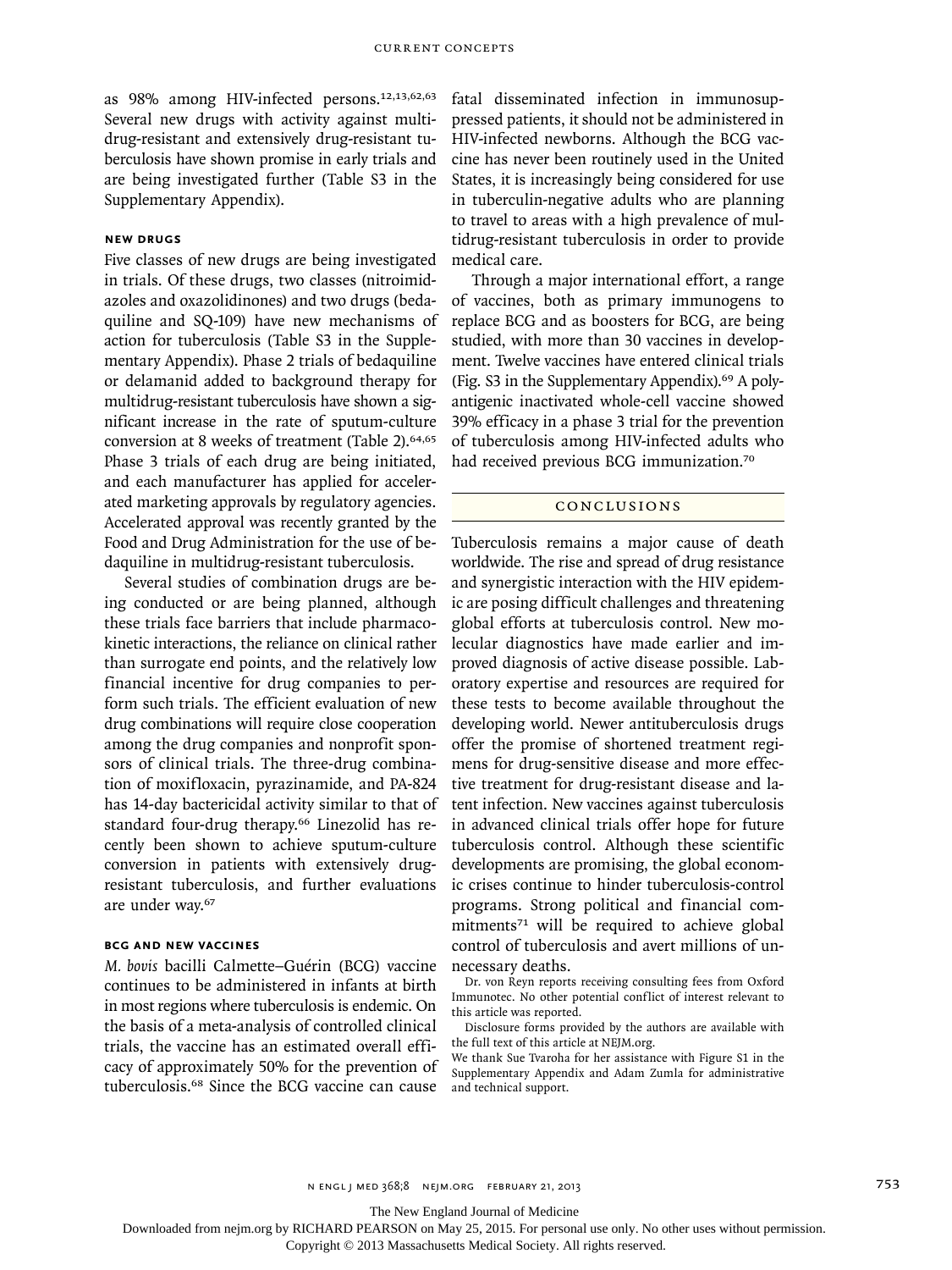#### **References**

**1.** Global tuberculosis report 2012. Geneva: World Health Organization (http:// www.who.int/tb/publications/global\_ report/en/).

**2.** Zignol M, van Gemert W, Falzon D, et al. Surveillance of anti-tuberculosis drug resistance in the world: an updated analysis, 2007-2010. Bull World Health Organ 2012;90:111D-119D.

**3.** Tuberculosis MDR-TB and XDR-TB: 2011 progress report. Geneva: World Health Organization, 2011 (http://www .who.int/tb/challenges/mdr/factsheet\_ mdr\_progress\_march2011.pdf).

**4.** Hill AN, Becerra J, Castro KG. Modelling tuberculosis trends in the USA. Epidemiol Infect 2012;140:1862-72.

**5.** Surveillance report: tuberculosis surveillance and monitoring in Europe 2012 Geneva: World Health Organization (http://ecdc.europa.eu/en/publications/ Publications/1203-Annual-TB-Report .pdf).

**6.** Abubakar I, Lipman M, Anderson C, Davies P, Zumla A. Tuberculosis in the UK — time to regain control. BMJ 2011; 343:d4281.

**7.** Ewer K, Millington KA, Deeks JJ, Alvarez L, Bryant G, Lalvani A. Dynamic antigen-specific T-cell responses after point-source exposure to Mycobacterium tuberculosis. Am J Respir Crit Care Med 2006;174:831-9.

**8.** Andrews JR, Noubary F, Walensky RP, et al. Risk of progression to active tuberculosis following reinfection with Mycobacterium tuberculosis. Clin Infect Dis 2012;54:784-91.

**9.** Verver S, Warren RM, Beyers N, et al. Rate of reinfection tuberculosis after successful treatment is higher than rate of new tuberculosis. Am J Respir Crit Care Med 2005;171:1430-5.

**10.** Lahey T, Mackenzie T, Arbeit RD, et al. Recurrent tuberculosis risk among HIVinfected adults in Tanzania with prior active tuberculosis. Clin Infect Dis 2013;56: 151-8.

**11.** Frieden TR, Munsiff SS, Ahuja SD. Outcomes of multidrug-resistant tuberculosis treatment in HIV-positive patients in New York City, 1990-1997. Int J Tuberc Lung Dis 2007;11:116.

**12.** Gandhi NR, Moll A, Sturm AW, et al. Extensively drug-resistant tuberculosis as a cause of death in patients co-infected with tuberculosis and HIV in a rural area of South Africa. Lancet 2006;368:1575-80. **13.** Dheda K, Shean K, Zumla A, et al. Early treatment outcomes and HIV status of patients with extensively drug-resistant tuberculosis in South Africa: a retrospective cohort study. Lancet 2010;375: 1798-807.

**14.** Udwadia ZF, Amale RA, Ajbani KK, Rodrigues C. Totally drug-resistant tuberculosis in India. Clin Infect Dis 2012;54: 579-81.

**15.** "Totally Drug-Resistant TB": a WHO consultation on the diagnostic definition and treatment options. Geneva: World Health Organization (http://www.who .int/tb/challenges/xdr/Report\_Meeting\_ totallydrugresistantTB\_032012.pdf).

**16.** Nathanson E, Nunn P, Uplekar M, et al. MDR tuberculosis — critical steps for prevention and control. N Engl J Med 2010;363:1050-8.

**17.** Lawn SD, Zumla AI. Tuberculosis. Lancet 2011;378:57-72.

**18.** Caws M, Thwaites G, Dunstan S, et al. The influence of host and bacterial genotype on the development of disseminated disease with Mycobacterium tuberculosis. PLoS Pathog 2008;4(3):e1000034.

**19.** von Reyn CF. Optimal treatment of codisease due to HIV and tuberculosis. J Infect Dis 2011;204:817-9.

**20.** von Reyn CF, Kimambo S, Mtei L, et al. Disseminated tuberculosis in human immunodeficiency virus infection: ineffective immunity, polyclonal disease and high mortality. Int J Tuberc Lung Dis 2011;15:1087-92.

**21.** Mudenda V, Lucas S, Shibemba A, et al. Tuberculosis and tuberculosis/HIV/ AIDS-associated mortality in Africa: the urgent need to expand and invest in routine and research autopsies. J Infect Dis 2012;205:Suppl 2:S340-S346.

**22.** Mtei L, Matee M, Herfort O, et al. High rates of clinical and subclinical tuberculosis among HIV-infected ambulatory subjects in Tanzania. Clin Infect Dis 2005;40:1500-7.

**23.** Cain KP, McCarthy KD, Heilig CM, et al. An algorithm for tuberculosis screening and diagnosis in people with HIV. N Engl J Med 2010;362:707-16.

**24.** Getahun H, Kittikraisak W, Heilig CM, et al. Development of a standardized screening rule for tuberculosis in people living with HIV in resource-constrained settings: individual participant data metaanalysis of observational studies. PLoS Med 2011;8(1):e1000391.

**25.** Bates M, O'Grady J, Mwaba P, et al. Evaluation of the burden of unsuspected pulmonary tuberculosis and co-morbidity with non-communicable diseases in sputum producing adult inpatients. PLoS One 2012;7(7):e40774.

**26.** Horsburgh CR Jr, Rubin EJ. Latent tuberculosis infection in the United States. N Engl J Med 2011;364:1441-8.

**27.** Ferrara G, Murray M, Winthrop K, et al. Risk factors associated with pulmonary tuberculosis: smoking, diabetes and anti-TNFα drugs. Curr Opin Pulm Med 2012;18:233-40.

**28.** Updated guidelines for using interferon gamma release assays to detect Mycobacterium tuberculosis infection — United States, 2010. MMWR Morb Mortal Wkly Rep 2010;59:1-25.

**29.** Tuberculosis: clinical diagnosis and management of tuberculosis, and measures for its prevention and control. London: National Institute for Health and Clinical Excellence, 2011 (http://www .nice.org.uk/nicemedia/live/13422/ 53642/53642.pdf).

**30.** Use of interferon-gamma release assays in support of TB diagnosis. Stockholm: European Centre for Disease Prevention and Control, 2011 (http://ecdc .europa.eu/en/publications/

Publications/1103\_GUI\_IGRA.pdf).

**31.** McNerney R, Maeurer M, Abubakar I, et al. Tuberculosis diagnostics and biomarkers: needs, challenges, recent advances, and opportunities. J Infect Dis 2012;205:Suppl 2:S147-S58.

**32.** von Reyn CF, Horsburgh CR, Olivier KN, et al. Skin test reactions to Mycobacterium tuberculosis purified protein derivative and Mycobacterium avium sensitin among health care workers and medical students in the United States. Int J Tuberc Lung Dis 2001;5:1122-8.

**33.** Hopewell PC, Pai M, Maher D, Uplekar M, Raviglione MC. International standards for tuberculosis care. Lancet Infect Dis 2006;6:710-25.

**34.** Boehme CC, Nabeta P, Hillemann D, et al. Rapid molecular detection of tuberculosis and rifampin resistance. N Engl J Med 2010;363:1005-15.

**35.** Lawn SD, Kerkhoff AD, Vogt M, et al. Characteristics and early outcomes of patients with Xpert MTB/RIF-negative pulmonary tuberculosis diagnosed during screening before antiretroviral therapy. Clin Infect Dis 2012;54:1071-9.

**36.** Policy guidance on drug-susceptibility testing (DST) of second-line antituberculosis drugs. Geneva: World Health Organization, 2008 (http://www.who.int/tb/ publications/2008/whohtmtb\_2008\_392/ en/index.html).

**37.** Ling DI, Zwerling AA, Pai M. Geno-Type MTBDR assays for the diagnosis of multidrug-resistant tuberculosis: a metaanalysis. Eur Respir J 2008;32:1165-74.

**38.** O'Grady J, Maeurer M, Mwaba P, et al. New and improved diagnostics for detection of drug-resistant pulmonary tuberculosis. Curr Opin Pulm Med 2011;17: 134-41.

**39.** Performance of Xpert MTB/RIF version G4 assay. Geneva: Foundation for Innovative New Diagnostics, 2011 (http://www .stoptb.org/wg/gli/assets/documents/ map/findg4cartridge.pdf).

**40.** Rapid implementation of the Xpert MTB/RIF diagnostic test: technical and operational 'how-to': practical considerations. Geneva: World Health Organiza-

754 n engl j med 368;8 nejm.org february 21, 2013

The New England Journal of Medicine

Downloaded from nejm.org by RICHARD PEARSON on May 25, 2015. For personal use only. No other uses without permission.